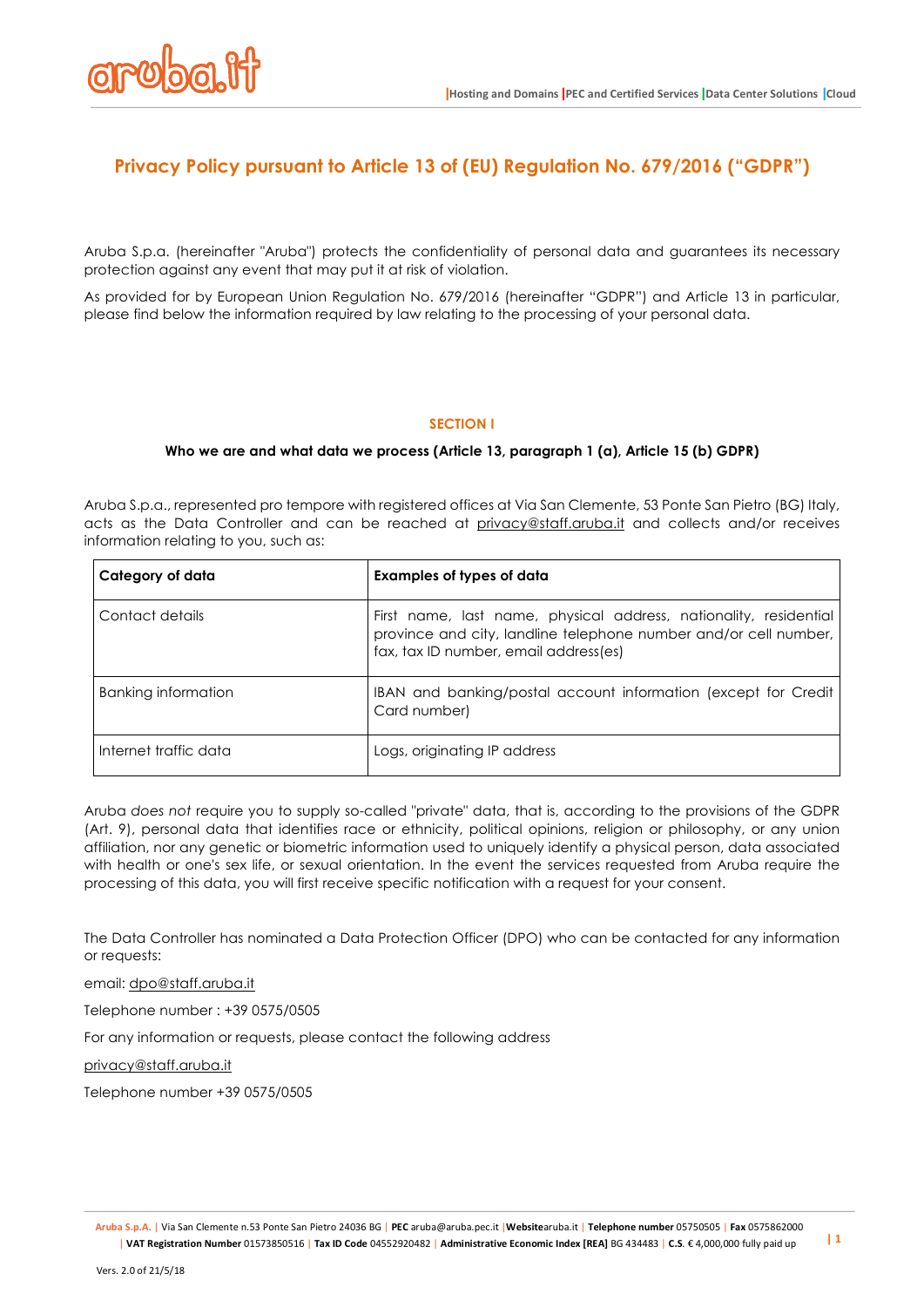

# **SECTION II**

### **Why we need your data (Art. 13, paragraph 1 GDPR)**

The data is used by the Data Controller to fulfill the registration request and for the supply contract on the preselected Service and/or Product purchase, to manage and execute the contact requests forwarded by you, offer assistance, fulfill legal and regulatory obligations demanded of the Data Controller in accordance with the activities performed. In no case will Aruba resell any of your personal information to third parties nor use it for any purpose not stated.

In particular, your data will be processed for:

### **a) registration and contact information, and/or informational materials**

Your personal data is processed to implement preliminary actions and those following a registration request, to manage information and contact requests, and/or to send informational materials, as well as to satisfy any and all other obligations arising herewith.

The legal basis for this processing is to provide the services relating to a request for registration, information and contact, and/or the sending of informational materials, and to comply with legal requirements.

### **b) administering the contractual relationship**

Your personal data is processed to implement preliminary actions and those following the purchase of a Service and/or a Product, to manage the applicable order, to perform the Service itself and/or for production and/or shipping of the purchased Product, the associated invoicing and payment management, handling of any returns and/or notifications to the support service and performance of the support itself, fraud prevention, as well as fulfillment of any and all other requirements arising from the contract.

The legal basis for this processing is to provide the services relating to the contractual relationship and to comply with legal requirements.

#### **c) promotional activities on Services/Products** *that are similar* **to those you have purchased (Clause 47 GDPR)**

The Data Controller, even without your explicit consent, may use the contact information you provided for direct sales of its own Services/Products, limited to those Services/Products that are similar to the ones included in the sale, unless you specifically refuse.

# **d) business promotional activities on Services/Products** *that are different* **from the ones you purchased**

Your personal data may also be processed for business promotional purposes, for market research studies involving the Services/Products that the Data Controller offers, but only if you have authorized this processing and have not opposed it.

This processing may occur by the following automated methods:

- email<sup>:</sup>
- sms:

telephone contact

and may occur:

- 1. if you have not withdrawn your consent for the use of your data;
- 2. if processing is done through contact with a telephone operator, and you are not registered on the noncall registry as outlined in Presidential Decree No. 178/2010;

The legal basis for this processing is the consent you initially granted for the processing itself, which you may freely withdraw at any time (see Section III).

**Aruba S.p.A.** | Via San Clemente n.53 Ponte San Pietro 24036 BG | **PEC** aruba@aruba.pec.it |**Website**aruba.it | **Telephone number** 05750505 | **Fax** 0575862000 | VAT Registration Number 01573850516 | Tax ID Code 04552920482 | Administrative Economic Index [REA] BG 434483 | C.S. € 4,000,000 fully paid up | 2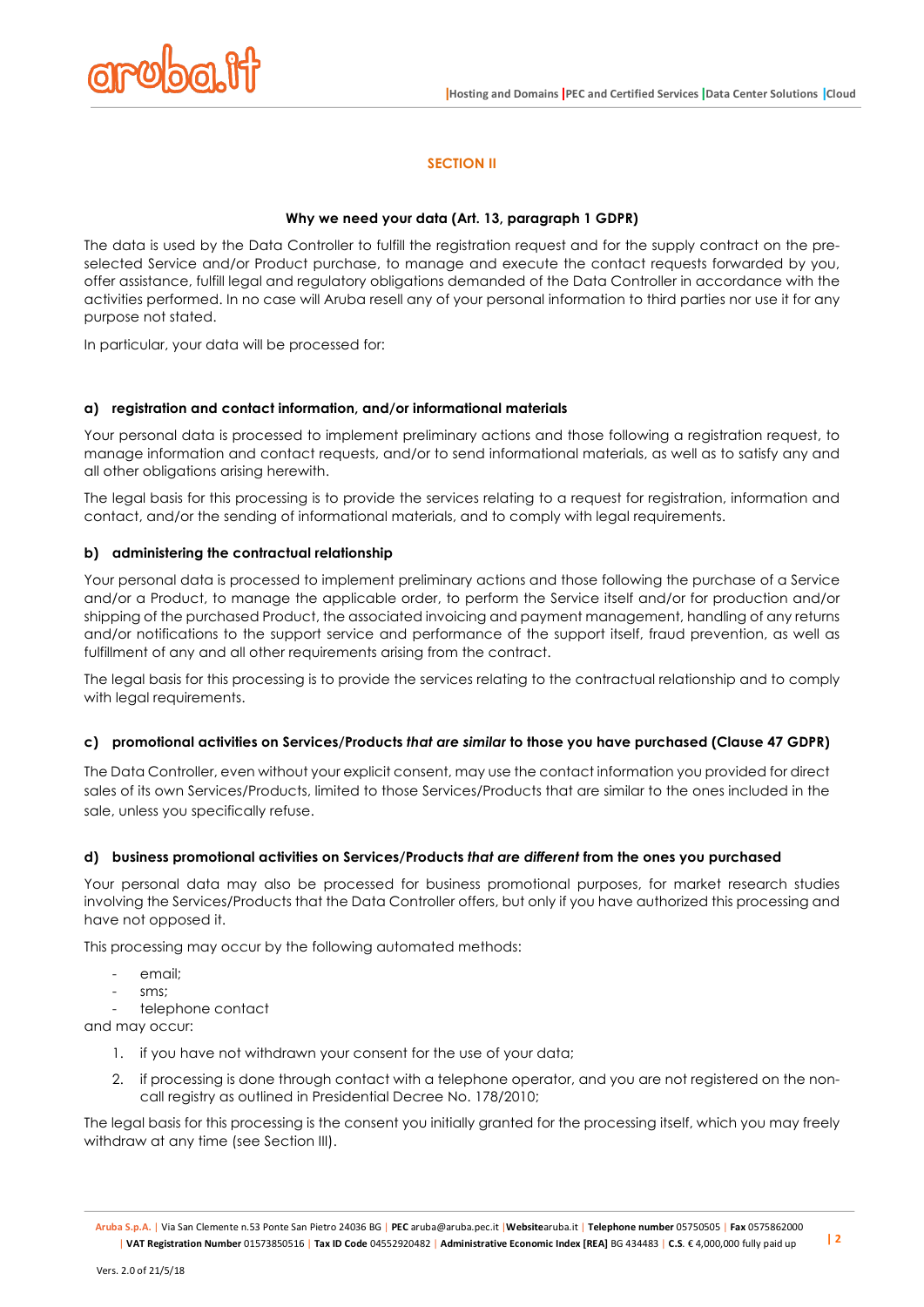

### **e) digital security**

The Data Controller, in line with the provisions of Clause 49 of the GDPR and through its providers (third parties and/or recipients), processes your personal data involving traffic only to the extent strictly necessary and proportional to guarantee security of the networks and the information. This means the capacity of a network or information system to block, at a given level of security, any unforeseen events or illegal or malicious acts that would compromise the availability, authenticity, integrity and confidentiality of the personal data stored or transmitted.

The Data Controller will immediately notify you if there is any risk of violation of your data, except for any obligations noted in the provisions of Art. 33 GDPR associated with notifications of personal data violations.

The legal basis for this processing is to comply with legal requirements and the legitimate interests of the Data Controller in undertaking processing for the purpose of protecting corporate assets and the security of the Aruba Group's offices and systems.

# **f) profiling**

Your personal data may also be processed for profiling purposes (such as analyzing the transmitted data and the pre-selected Services/Products, suggesting advertising messages and/or business offers in line with user selections) exclusively when you have given explicit and informed consent. The legal basis for this processing is the consent you initially granted for the processing itself, which you may freely withdraw at any time (see Section  $III$ ).

#### **g) fraud prevention (Clause 47 and Art. 22 GDPR)**

- Your personal data, except for private data (Art. 9 GDPR) or legal information (Art. 10 GDPR) will be processed to allow controls for monitoring purposes and prevention of fraudulent payments. This processing will be done by software systems that run automated checks and will be carried out prior to negotiating Services/Products;
- a negative result on these checks will render the transaction impossible; you can, in any case, express your opinion, obtain an explanation or dispute the decision by outlining your reasons to the Customer Support Department or to the contact privacy@staff.aruba.it;
- personal data collected only for anti-fraud purposes, which differs from the data needed for the proper performance of the service requested, shall be immediately deleted upon termination of the verification phase.

#### **h) protection of minors**

The Services/Products offered by the Controller are reserved for those entities legally able, based on national regulations, to satisfy contractual obligations.

The Controller, to prevent illegal access to its own services, implements preventive measures to protect its own interests, such as checking tax identification numbers or, when necessary for specific Services/Products, the accuracy of the identification data on the identification documents issued by the applicable authorities.

# **Communication to third parties and categories of recipients (Article 13, paragraph 1 GDPR)**

Your personal data is communicated mainly to third parties and/or recipients whose activity is necessary to perform the activities relating to the contract established, and to meet certain legal requirements, such as: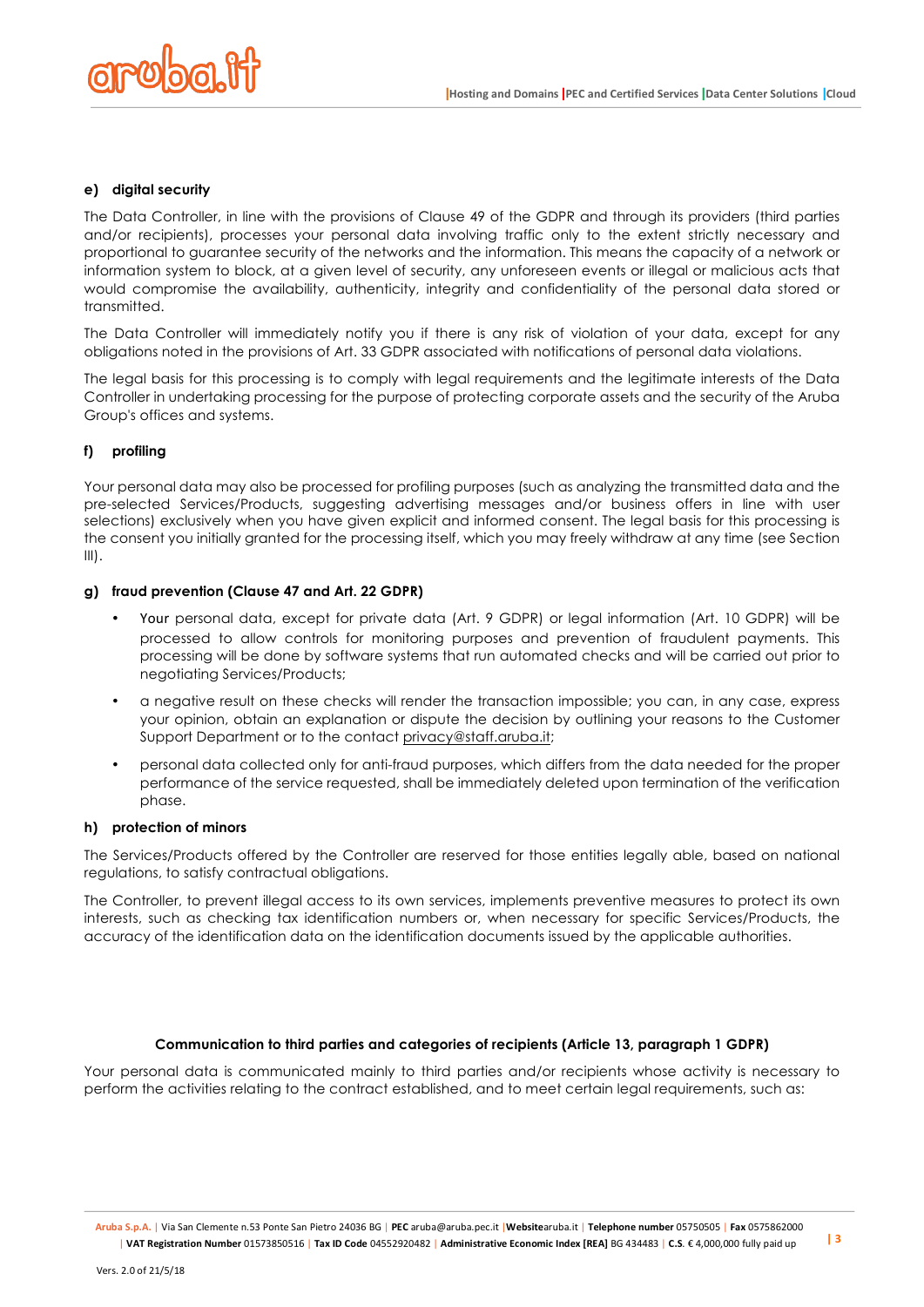

| <b>Categories of recipients</b>                                                                        | <b>Purposes</b>                                                                                                                                                                                                                        |
|--------------------------------------------------------------------------------------------------------|----------------------------------------------------------------------------------------------------------------------------------------------------------------------------------------------------------------------------------------|
| Companies belonging to the Aruba S.p.A. Group<br>("Aruba Group")                                       | Fulfillment of<br>administrative and accounting<br>requirements as well as those connected with the<br>contractual services,                                                                                                           |
| Third party providers and companies belonging to the<br>Aruba S.p.A. Group*                            | Performance of services (assistance, maintenance,<br>delivery/shipping of products, performance<br>Οf<br>additional services, providers of networks and<br>electronic communication services) associated with<br>the requested service |
| Credit<br>electronic<br>payment<br>institutions,<br>and<br>banks/post offices                          | Managing<br>deposits, payments, reimbursements<br>associated with the contractual service                                                                                                                                              |
| External professionals/consultants and consulting firms                                                | Fulfillment of legal requirements, exercising rights,<br>protecting contractual rights, credit recovery                                                                                                                                |
| Financial Administration, Public Agencies, Legal<br>Authorities, Supervisory and Oversight Authorities | Fulfillment of legal requirements, protection of rights;<br>lists and registries held by Public Authorities or similar<br>agencies based on specific regulations relating to the<br>contractual service                                |
| Formally mandated subjects or those with recognized<br>legal rights                                    | Legal representatives, administrators, guardians, etc.                                                                                                                                                                                 |

**\*** The Controller requires its own third party providers and Data Processors to adhere to security measures that are equal to those adopted for you by restricting the Data Processor's scope of action to processing directly related to the requested service.

The Controller will not transfer your personal data to countries where the GDPR is not applicable (countries outside the EU) except where specifically indicated otherwise, in which case you will be notified first, and if necessary asked for your consent.

The legal basis for this processing is fulfillment of the services outlined in the established contract, compliance with legal obligations, and the legitimate interests of Aruba S.p.a. to perform the processing necessary for these purposes.

# **SECTION III**

# **What happens when you do not provide your identification information as needed to perform the requested service? (Article 13, paragraph 2 (e) GDPR)**

The collection and processing of your personal data is necessary to fulfill the service requests as well as to perform the Service and/or supply the requested Product. Should you fail to provide your personal data as expressly required within the order form or the registration form, the Data Controller will not be able to carry out the processing associated with managing the requested services and/or the contract and the Services/Products associated with them, nor fulfill the operations dependent on them.

**Aruba S.p.A.** | Via San Clemente n.53 Ponte San Pietro 24036 BG | **PEC** aruba@aruba.pec.it |**Website**aruba.it | **Telephone number** 05750505 | **Fax** 0575862000 | VAT Registration Number 01573850516 | Tax ID Code 04552920482 | Administrative Economic Index [REA] BG 434483 | C.S. € 4,000,000 fully paid up  $\frac{14}{4}$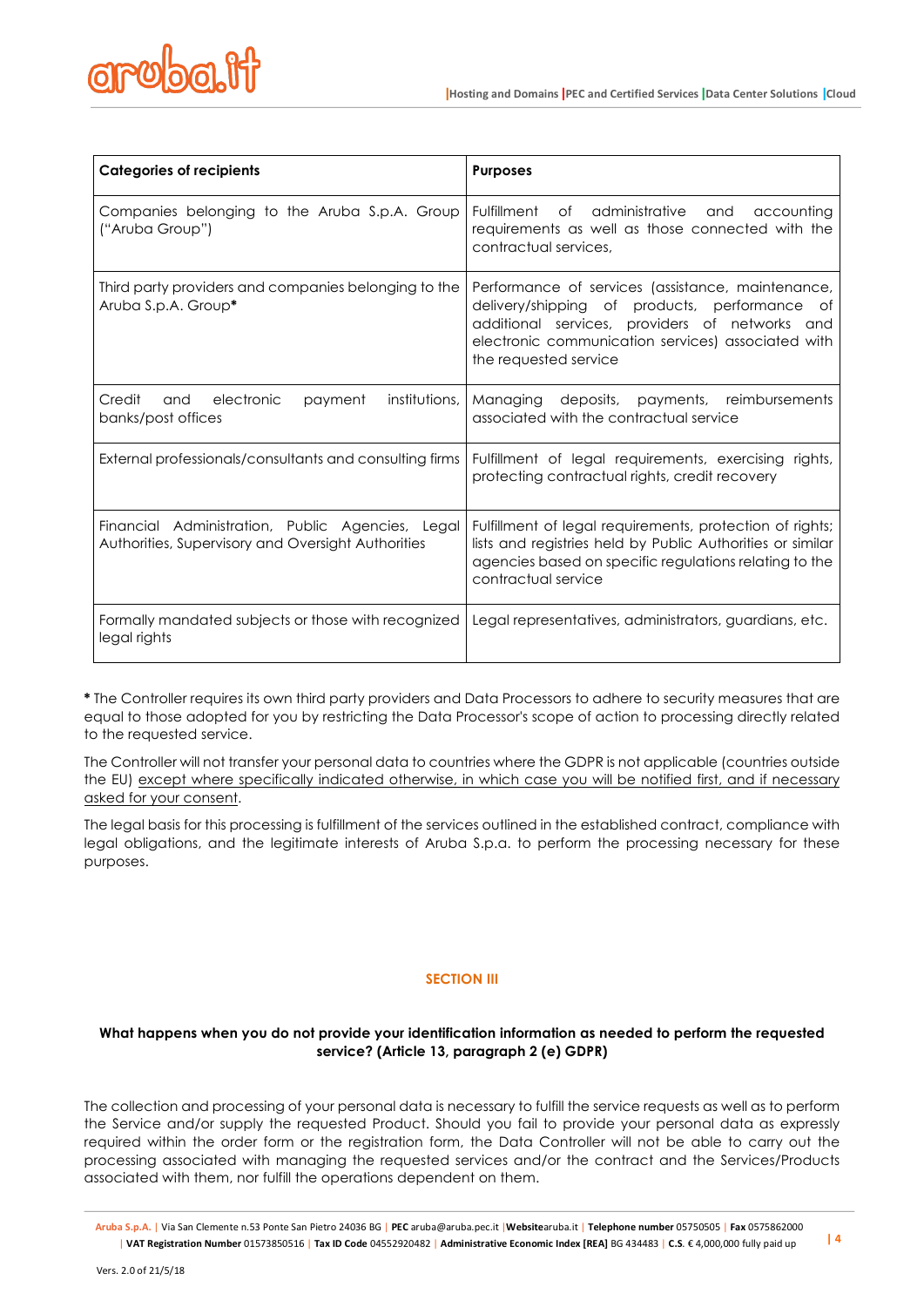

### **What happens when you do not provide the consent for processing personal data for the business promotion activities on Services/Products** *that are different* **from those purchased?**

When you do not give your consent to the processing of your personal data for these purposes, the processing will not be implemented for these specific purposes, but it will not affect the performance of the requested services or those for which you have already given your consent, if requested.

In the event you have given consent and later withdraw it or oppose the processing for business promotional activities, your data will no longer be processed for these activities, although this will not create negative effects or consequences for you or the services requested.

# **How we process your data (Article 32, GDPR)**

The Controller makes use of appropriate security measures to preserve the confidentiality, integrity and availability of your personal data, and requires the same security measures from third party providers and the **Processors.** 

### **Where we process your data**

Your data is stored in hard copy, electronic and remote archives located in countries where the GDPR is applicable (EU countries).

# **How long is your data stored? (Article 13, paragraph 2 (a) GDPR)**

Unless you explicitly express your own desire to remove it, your personal data will be stored until required for the due purposes for which it was collected.

In particular, the data will be stored for the entire duration of your registration and in any case for no longer than a maximum period of 12 (twelve) months of inactivity, that is, within this time period, there have been no Services and/or Products purchased using this registration.

For data provided to the Controller for the purposes of business promotion for services other than those you have already purchased, for which you initially gave consent, it will be stored for 24months, except when such consent is withdrawn.

For data provided to the Controller for the purposes of profiling, it will be stored for 12 months, again except when consent has been withdrawn.

It is also important to add that, should the user forward to Aruba personal data that has not been requested or that is unnecessary for the purposes of performing the services requested, or for the performance of services strictly connected thereto, Aruba cannot be considered controller of this data and will proceed to delete it as soon as possible.

Regardless of your determination to remove the data, your personal information will be, in any case, stored according to the terms outlined in current law and/or national regulations, for the exclusive purpose of guaranteeing specific requirements, applicable to certain Services (for example, but not limited to, Certified Electronic Mail, Digital Signature, Digital Preservation - refer to the associated section).

Furthermore, personal data will in any case be stored to comply with obligations (e.g. tax and accounting purposes) which may continue even after termination of the contract (Art. 2220 Civil Code); for these purposes, the Controller shall retain only the data necessary to complete these activities.

For those cases where the rights arising from the contract and/or registration are used in the courts, your personal data, exclusively required for these purposes, shall be processed for the time necessary to complete them.

**Aruba S.p.A.** | Via San Clemente n.53 Ponte San Pietro 24036 BG | **PEC** aruba@aruba.pec.it |**Website**aruba.it | **Telephone number** 05750505 | **Fax** 0575862000 | VAT Registration Number 01573850516 | Tax ID Code 04552920482 | Administrative Economic Index [REA] BG 434483 | C.S. € 4,000,000 fully paid up | 5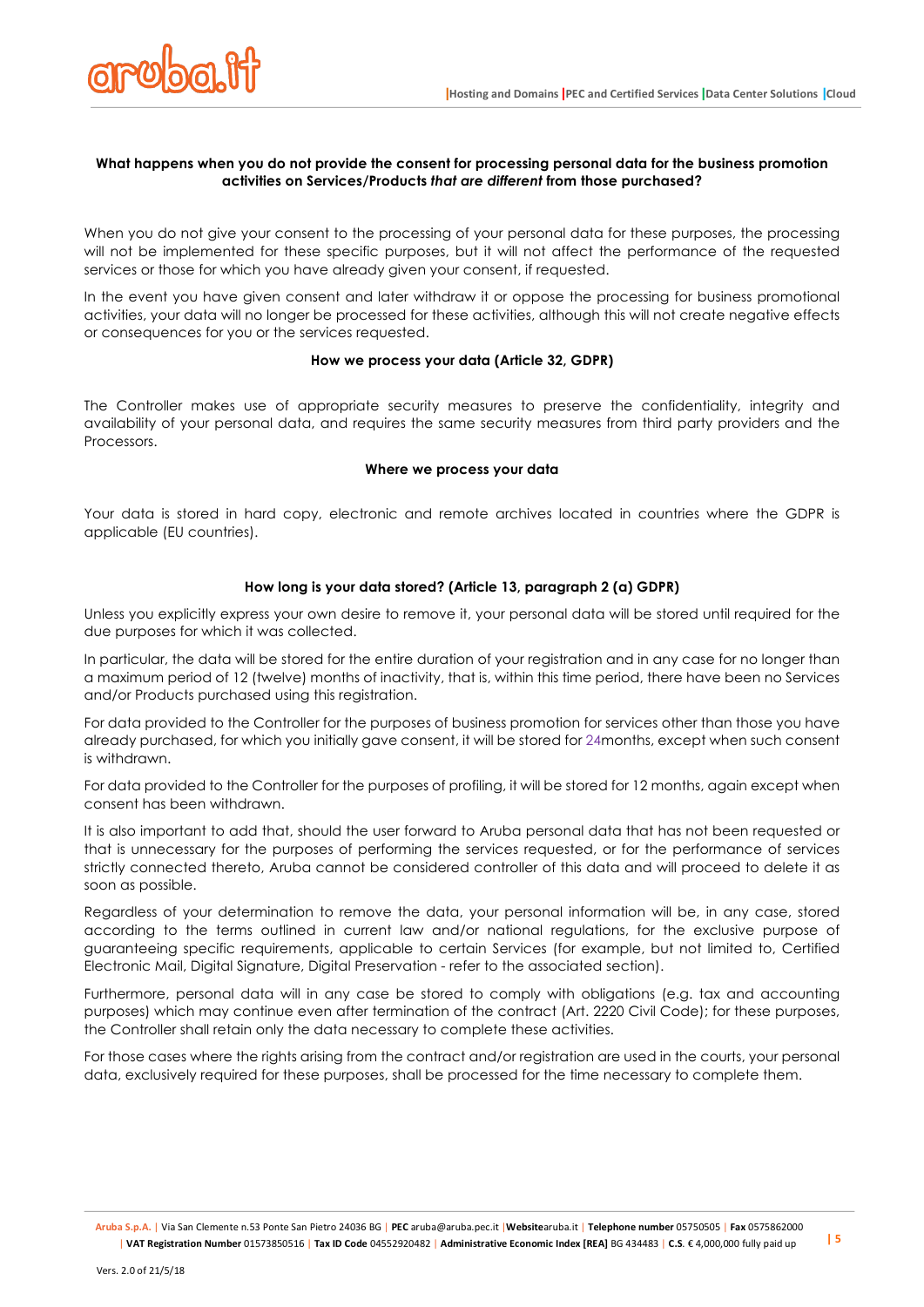

# **What are your rights? (Articles 15 - 20 GDPR)**

You have the right to obtain the following from the Data Controller:

a) confirmation on whether your personal data is being processed and if so, to obtain access to your personal data and the following information:

- 1. the purposes of the processing:
- 2. the categories of personal data in question;

3. the recipients or categories of recipients that have received or will receive your personal data, in particular if these recipients are in third party countries or are international organizations;

4. when possible, the anticipated storage period of your personal data or, if not possible, the criteria used to determine this period;

5. whether you have the right to ask the Data Controller to correct or delete your personal data or the limits on processing your personal data or to oppose the processing of the data;

6. the right to lodge a complaint with a supervisory authority;

7. in the event the data is not collected from you, all of the information available regarding its origin;

8. whether there is an automated decision process, including profiling, and, at least in these cases, significant information on the logic used, as well as the importance and consequences to you for this processing.

9. the suitable guarantees provided by the third party country (outside EU) or international organization to protect any transferred data

b) the right to obtain a copy of the personal data processed, again given that this right does not affect the rights and freedoms of others; for extra copies requested by you, the Data Controller may assign a reasonable fee based on administrative costs.

c) the right to edit any of your incorrect personal data from the Data Controller without unjustified delay

d)the right to have your personal data deleted by the Data Controller without unjustified delay, if there are the reasons outlined in the GDPR, Article 17, including, for example, if the data is no longer needed for processing or if the data is considered illegal, and again, if there are no conditions outlined by law; and in any case, if the processing is not justified by another equally legitimate reason;

e) the right to obtain limits on the processing from the Data Controller, in those cases outlined in Art. 18 of the GDPR, for example where you have disputed the correctness, for the period necessary for the Data Controller to verify the data's accuracy. You must be notified, within an appropriate time, even when the suspension period has passed or the cause of limiting the processing has been eliminated, and therefore the limitation itself has been withdrawn;

f) the right to obtain information from the Data Controller on the recipients who have received the requests for any corrections or deletions or limits on the processing implemented, except when this is impossible or would create a disproportionate effort.

g) the right to receive your personal data in a structured format, commonly used and readable by automatic devices as well as the right to forward this data to another Data Controller without obstruction from the original Data Controller, in those cases outlined by Art. 20 of the GDPR, and the right to obtain direct forwarding of your personal data from one Data Controller to another, if technically feasible.

For further information and to send your request, contact the Data Controller at privacy@staff.aruba.it. To guarantee that the rights noted above are exercised by you and not by unauthorized third parties, the Data Controller may require you to provide other information necessary for this purpose.

**Aruba S.p.A.** | Via San Clemente n.53 Ponte San Pietro 24036 BG | **PEC** aruba@aruba.pec.it |**Website**aruba.it | **Telephone number** 05750505 | **Fax** 0575862000 | VAT Registration Number 01573850516 | Tax ID Code 04552920482 | Administrative Economic Index [REA] BG 434483 | C.S. € 4,000,000 fully paid up  $\frac{16}{6}$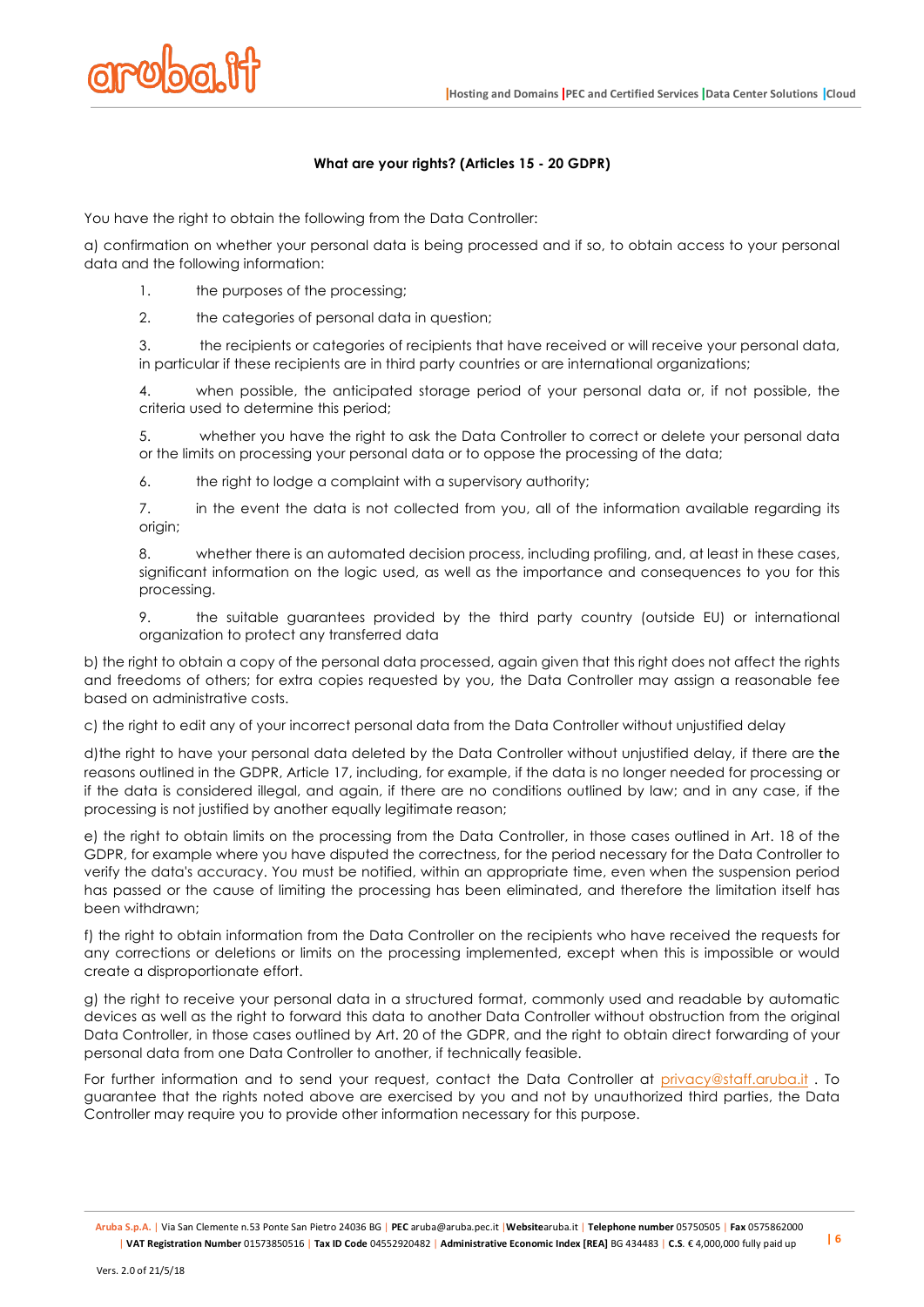

### **How and when can you oppose the processing of your personal data? (Art. 21 GDPR)**

For reasons associated with your particular situation, you may at any time oppose the processing of your own personal data if it is based on legitimate reasons or if it is done for business promotional activities, by sending a request to the Data Controller at privacy@staff.aruba.it.

You have the right to have your own personal data deleted if the Data Controller has no legitimate reason prevailing over such request, and in any case, where you have opposed the processing for business promotional activities.

#### **Who can you lodge a complaint with? (Art. 15 GDPR)**

Without prejudice to any other ongoing administrative or judicial action, you may lodge a complaint with the applicable supervisory authority of the Italian territory (Italian Personal Data Protection Authority), that is, with the agency that performs its duties and exercises its rights within the member country where the GDPR violation occurred.

Any updates to this information shall be communicated in a timely manner and through suitable means, and will be notified to you if the Data Controller processes your data for purposes other than those outlined in this privacy policy prior to proceeding and after you have given your consent, if necessary.

### **SECTION IV**

This section gives you specific information on the processing of your personal data for each of the Services outlined below.

#### **ARUBA.IT HOSTING SERVICES**

### **Communications to third parties and categories of recipients**

Within the sphere of performing the services to register a domain name with an extension (TLD) that does not fall within the list below

| .ee       | .hr |     | .se |
|-----------|-----|-----|-----|
| .es       | .hu | .mt | .si |
| .eU       | .ıe | .nI | .sk |
| fi<br>.11 | .11 | .pl | .uk |
|           | .   | .pt |     |
| .gr       | .IU | .ro |     |
|           |     |     |     |

personal data, for those purposes strictly relating to the service, shall be disclosed to third parties (Registration Authorities and associated accredited entities) with locations in countries where the GDPR is not applicable (countries outside the EU) and in any case where there is a provision of suitable level of data protection by the European Commission.

Furthermore, you are hereby notified that the registration of a domain name includes inputting your own personal data within a publicly accessible registry ("Whois") stored at the applicable Registration Authority for the selected extension, except when you have requested that your personal data be hidden according to the methods outlined by the applicable Registration Authority, or per the contractual conditions associated with the Service.

The legal basis for this processing is fulfillment of the services outlined in the established contract, compliance with legal obligations, and the legitimate interests of Aruba S.p.a. to perform the processing necessary for these purposes.

**Aruba S.p.A.** | Via San Clemente n.53 Ponte San Pietro 24036 BG | **PEC** aruba@aruba.pec.it |**Website**aruba.it | **Telephone number** 05750505 | **Fax** 0575862000 |VAT Registration Number 01573850516 | Tax ID Code 04552920482 | Administrative Economic Index [REA] BG 434483 | C.S. € 4,000,000 fully paid up | 7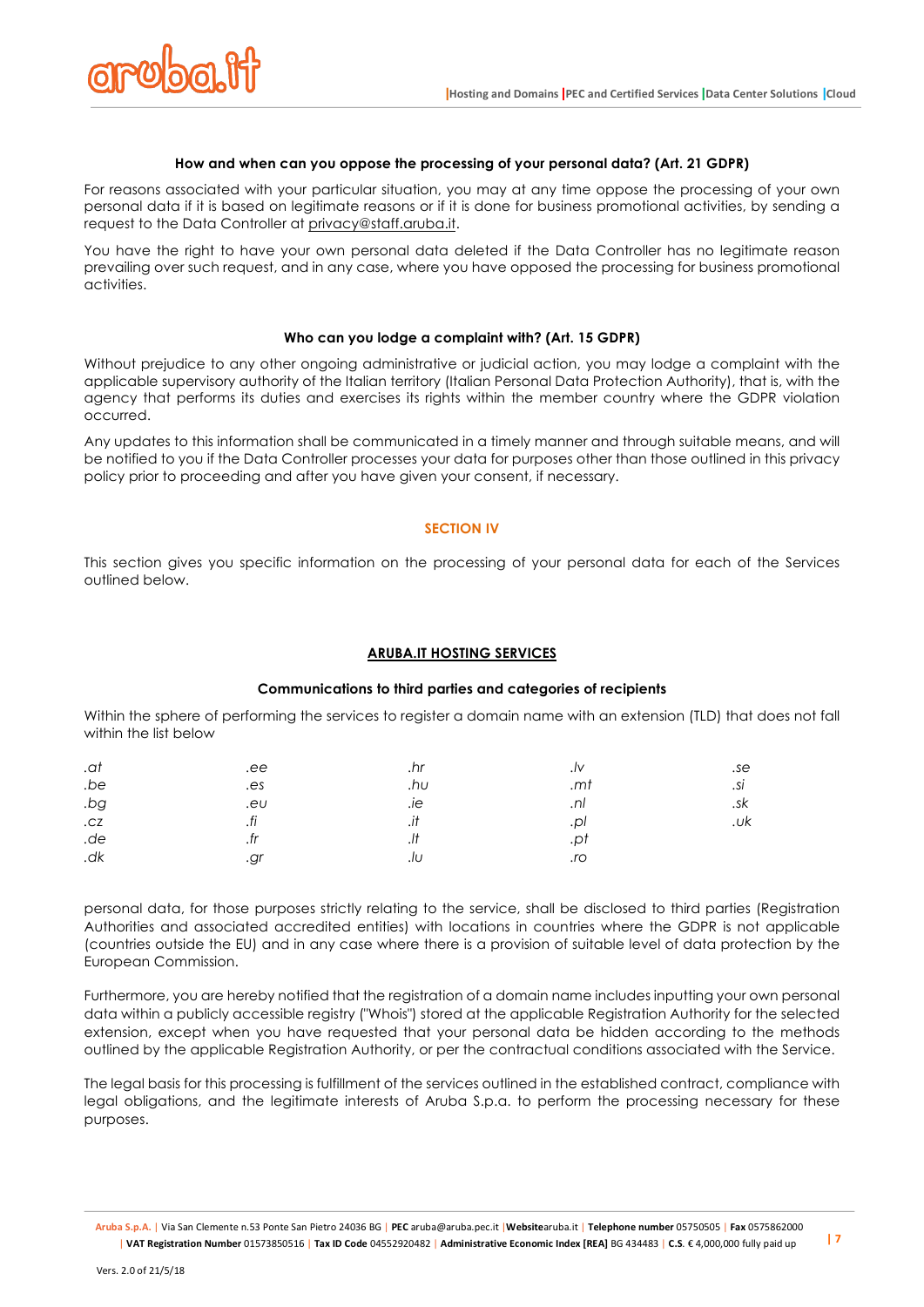

# **ARUBA.IT CLOUD SERVICES**

#### **Communications to third parties and categories of recipients**

Within the exclusive realm of fulfilling the "**Cloud - Domain center**" Service, which allows registration of a domain name, personal data, for those purposes strictly relating to the registration of the domain itself, shall be forwarded to third parties (Registration Authorities and associated accredited entities) with locations in countries where the GDPR is not applicable (countries outside the EU) and in any case where there is a provision of suitable level of data protection by the European Commission.

Furthermore, you are hereby notified that the registration of a domain name includes inputting your own personal data within a publicly accessible registry ("Whois") stored at the applicable Registration Authority for the selected extension, except when you have requested that your personal data be hidden according to the methods outlined by the applicable Registration Authority, or per the contractual conditions associated with the Service.

The legal basis for this processing is fulfillment of the services outlined in the established contract, compliance with legal obligations, and the legitimate interests of Aruba S.p.a. to perform the processing necessary for these purposes.

### **OFFICE 365 SERVICES**

#### **Communications to third parties and categories of recipients**

Within the realm of providing the "**Office 365**" Service, your personal data may be forwarded to third parties with locations in countries where the GDPR is not applicable (countries outside the EU), and in any case, where a suitable provision is in place governing the level of data protection by the European Commission or which have, in any case, provided all of the guarantees indicated in Art. 46 GDPR.

The legal basis for this processing is fulfillment of the services outlined in the established contract, compliance with legal obligations, and the legitimate interests of Aruba S.p.a. to perform the processing necessary for these purposes.

### **E-SECURITY SERVICES/PRODUCTS**

#### **Who we are (Art. 13, paragraph 1, (a), Art. 15, (b), Art. 26 GDPR)**

If you have chosen to purchase one or more Services/Products, including "E-Security," such as Certified Electronic Mail (PEC), Digital Signature, Digital Preservation - E-invoicing for PA (DocFly), Timestamp, and SimCard or SmartCard readers in the formats indicated on the site www.pec.it, unless otherwise indicated herein, Aruba S.p.A., with offices in Ponte San Pietro (BG) Italy, Via San Clemente no. 53, and Aruba PEC S.p.A., with offices in Ponte San Pietro (BG) Italy, Via San Clemente no. 53, represented by their legal representatives pro tempore, operate as **Joint Data Controllers** and can be reached via email privacy@staff.aruba.it.

These Joint Data Controllers have jointly established that for these Services/Products, all information relating to the processing of the personal data provided to you and displayed in the previous Sections of this privacy policy shall remain valid.

The Joint Data Controllers have designated the Data Protection Officer (DPO) as outlined in Section I of this privacy policy as the contact point for any information. The Data Protection Officer's contact information is as follows:

e-mail: dpo@staff.aruba.it

**Aruba S.p.A.** | Via San Clemente n.53 Ponte San Pietro 24036 BG | **PEC** aruba@aruba.pec.it |**Website**aruba.it | **Telephone** 05750505 | **Fax** 0575862000 | VAT Number 01573850516 | Tax ID Code04552920482 | Administrative Economic Index [REA] [ BG 434483 | Share Capital. €4,000,000 fully paid up | 8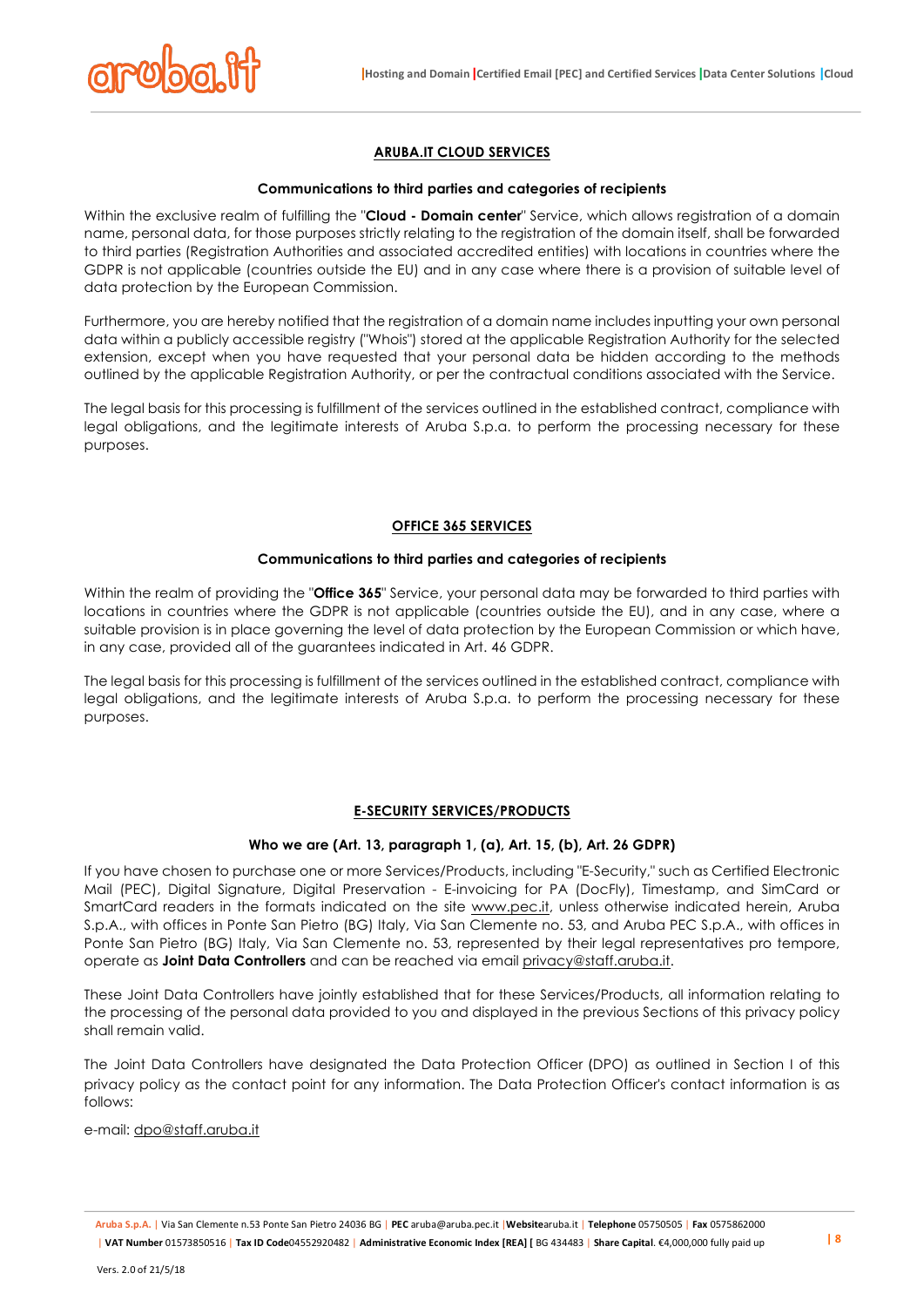

### Telephone: +39 0575/0505

For any of the following services, furthermore, in **addition** to what is outlined in the previous Sections, the Joint Data Controllers will provide you with the following information:

### **Certified Electronic Mail**

### **what data we process (Article 13, paragraph 1 (a), Article 15 (b) GDPR)**

| Category of data        | Examples of types of data       |
|-------------------------|---------------------------------|
| l Contact details       | Copy of identification document |
| l Internet traffic data | PEC message LOGs                |

#### **how long is your data stored? (Article 13, paragraph 2 (a) GDPR)**

In regard to the provisions of the applicable laws, the personal data outlined below shall be stored for the period indicated:

| Type of data                    | Term                                                      |
|---------------------------------|-----------------------------------------------------------|
| Copy of identification document | in accordance with the provisions outlined in Section III |
| PEC message LOGs                | 30 months from the message date                           |

# **Certification Authority Services (digital signature, qualification certificates)**

#### **what data we process (Article 13, paragraph 1 (a), Article 15 (b) GDPR)**

| Category of data      | Examples of types of data                                                                                                    |
|-----------------------|------------------------------------------------------------------------------------------------------------------------------|
| Contact details       | Applicant data and registration documents, qualification certificate<br>data and data found in the qualification certificate |
| Internet traffic data | Audit trail LOGs                                                                                                             |

#### **How long is your data stored? (Article 13, paragraph 2 (a) GDPR)**

In regard to the provisions of the applicable laws, the personal data outlined below shall be stored for the period indicated:

**Aruba S.p.A.** | Via San Clemente n.53 Ponte San Pietro 24036 BG | **PEC** aruba@aruba.pec.it |**Website**aruba.it | **Telephone** 05750505 | **Fax** 0575862000 | VAT Number 01573850516 | Tax ID Code04552920482 | Administrative Economic Index [REA] [ BG 434483 | Share Capital. €4,000,000 fully paid up | 9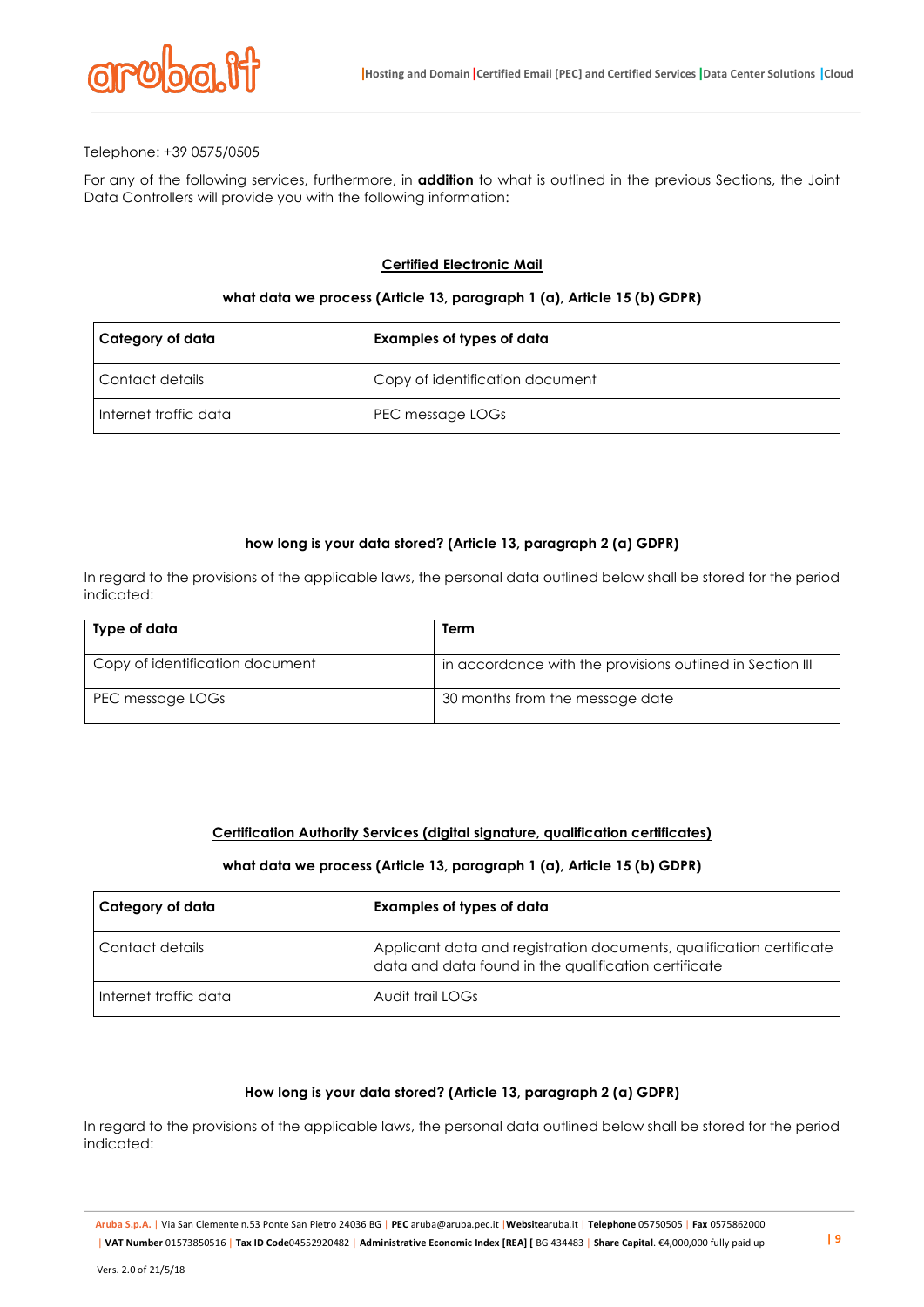| Type of data                                                                                                                                      | Term              |
|---------------------------------------------------------------------------------------------------------------------------------------------------|-------------------|
| Applicant data and registration documents, 20 (twenty) years<br>qualification certificate data and data found in the<br>qualification certificate |                   |
| Data from audit trail and certificate life cycles                                                                                                 | 20 (twenty) years |

# **DocFly - Digital Preservation/ E-invoicing for PA**

# **what data we process (Article 13, paragraph 1 (a), Article 15 (b) GDPR)**

| l Category of data    | Examples of types of data |
|-----------------------|---------------------------|
| Internet traffic data | Audit LOGs                |

# **How long is your data stored? (Article 13, paragraph 2 (a) GDPR)**

In regard to the provisions of the applicable laws, the personal data outlined below shall be stored for the period indicated:

| ∣ Type of data | Term                                                      |
|----------------|-----------------------------------------------------------|
| Audit LOGs     | In accordance with the provisions outlined in Section III |

# **SECTION V**

### **COOKIES General information, deactivation and cookie management**

Cookies are data sent from the website and stored by the internet browser in your computer or other device (for example, tablet or cellphone). Technical and third party cookies may be installed from our internet site or associated subdomains.

In any event, you can manage, that is, request general deactivation or deletion of the cookies by changing the settings on your web browser. However, this deactivation may delay or block access to some parts of the site.

Settings to manage or deactivate cookies can change depending on the internet browser used. Therefore, to get more information on the methods by which these operations are completed, we advise you to consult the manual for your specific device or the "Help" function for your specific web browser.

**Aruba S.p.A.** | Via San Clemente n.53 Ponte San Pietro 24036 BG | **PEC** aruba@aruba.pec.it |**Website**aruba.it | **Telephone** 05750505 | **Fax** 0575862000 | VAT Number 01573850516 | Tax ID Code04552920482 | Administrative Economic Index [REA] [ BG 434483 | Share Capital. €4,000,000 fully paid up | 10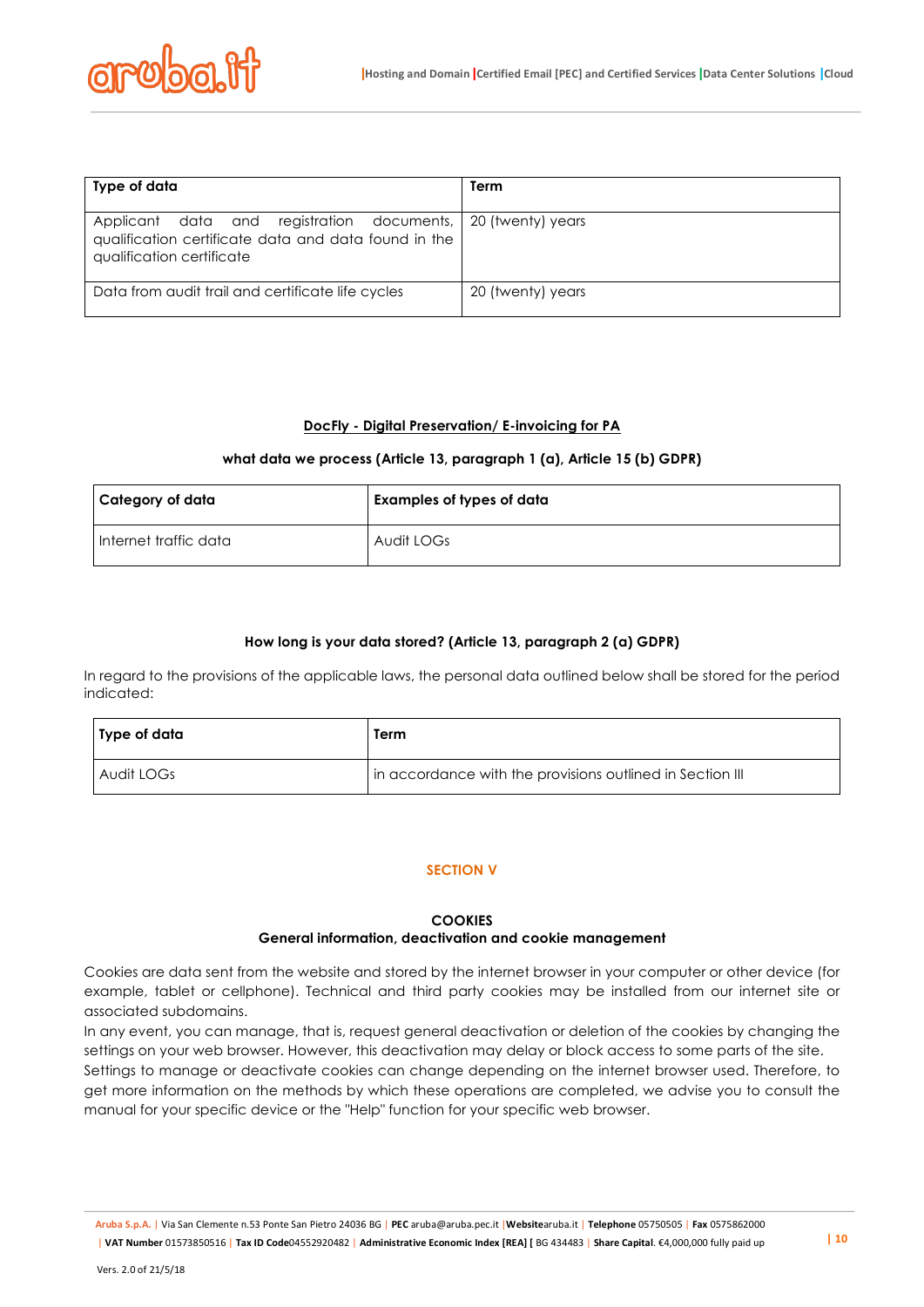

Below are links that explain how to manage or disable cookies for the most common web browsers:

- Internet Explorer: http://windows.microsoft.com/it-IT/internet-explorer/delete-manage-cookies
- Google Chrome: https://support.google.com/chrome/answer/95647
- Mozilla Firefox: http://support.mozilla.org/it/kb/Gestione%20dei%20cookie
- Opera: http://help.opera.com/Windows/10.00/it/cookies.html
- Safari: https://support.apple.com/kb/PH19255

### **Technical cookies**

The use of technical cookies, that is, those cookies needed to transmit communications over electronic communication networks, or those cookies that are strictly necessary for the provider to fulfill the service requested by the customer, allows our website to be used securely and efficiently.

Session cookies can be installed to allow access and permanence within the portal's reserved area as an authenticated user.

Technical cookies are essential for our website to work properly and are used to allow users to navigate normally and have the possibility of using the advanced services available on our website. The technical cookies used are considered session cookies, stored exclusively for the navigation period up until the browser is closed, while persistent cookies are saved in the user's device until they expire or are deleted by the user. Our site uses the following technical cookies:

• Technical navigation or session cookies, used to manage normal navigation and user authentication;

• Functional technical cookies, used to memorize user personalization, such as, for example, language;

• Technical analytic cookies, used to recognize the way in which the user utilizes our website, in order to evaluate and improve functionality.

### **Third party cookies**

Third party cookies may be installed: these are analytic and profiling cookies from Google Analytics, Google Doubleclick, Criteo, Rocket Fuel and Facebook. These cookies are sent to our website by these external third party websites.

Third party analytic cookies are used to identify information on the behavior of users on the website. Identification is done anonymously to monitor services and improve the site's usability. Third party profiling cookies are used to create profiles associated with the users, to propose publicity messages in line with the choices made by the users themselves.

The use of these cookies is governed by the regulations established by the third parties themselves, and therefore Users are asked to review the privacy information and information on managing or disabling the cookies published on the following web pages:

For Google Analytics cookies:

- privacy policy: https://www.google.com/intl/it/policies/privacy/

- information to manage or disable cookies: https://support.google.com/accounts/answer/61416?hl=it

For Google Doubleclick cookies:

- privacy policy: https://www.google.com/intl/it/policies/privacy/

- information to manage or disable cookies: https://www.google.com/settings/ads/plugin

# For Criteo cookies:

- privacy policy: http://www.criteo.com/it/privacy/

- information to manage or disable cookies: http://www.criteo.com/it/privacy/

For Facebook cookies:

- privacy policy: https://www.facebook.com/privacy/explanation

**Aruba S.p.A.** | Via San Clemente n.53 Ponte San Pietro 24036 BG | **PEC** aruba@aruba.pec.it |**Website**aruba.it | **Telephone** 05750505 | **Fax** 0575862000 | VAT Number 01573850516 | Tax ID Code04552920482 | Administrative Economic Index [REA] [ BG 434483 | Share Capital. €4,000,000 fully paid up | 11